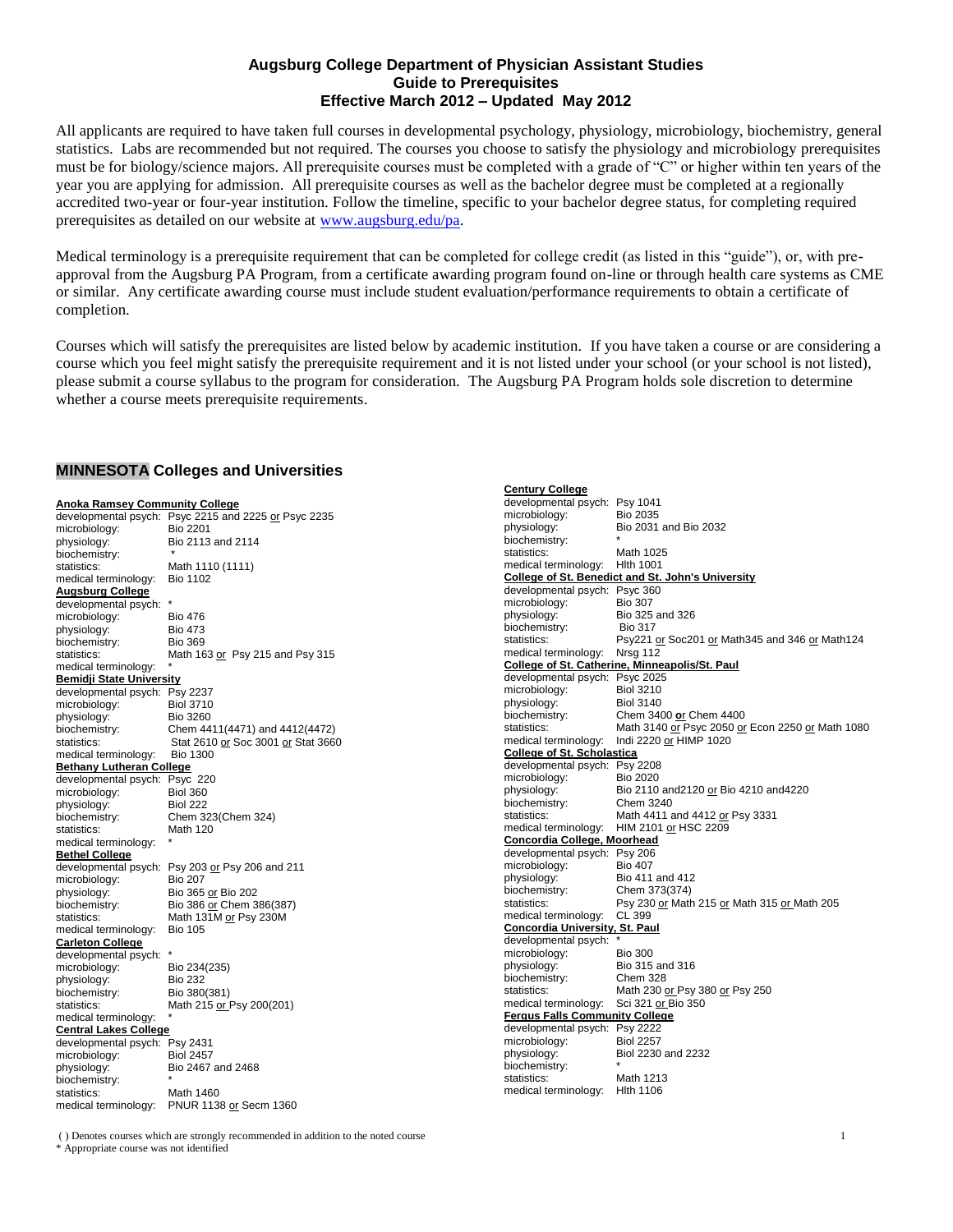# **MINNESOTA Colleges and Universities continued:**

|                                                   | <b>Fond du Lac Tribal and Community College</b>                   |
|---------------------------------------------------|-------------------------------------------------------------------|
| developmental psych: Psyc 2010                    |                                                                   |
| microbiology:                                     | <b>Biol 2010</b>                                                  |
| physiology:                                       | Bio 2020 and 2021                                                 |
| biochemistry:<br>statistics:                      | Math 1030                                                         |
| medical terminology:                              | <b>Bio 1005</b>                                                   |
| <b>Gustavus Adolphus College</b>                  |                                                                   |
| developmental psych: Psy 234 and 334              |                                                                   |
| microbiology:                                     | <b>Bio 380</b>                                                    |
| physiology:                                       | <b>Bio 386</b>                                                    |
| biochemistry:                                     | <b>Chem 255</b>                                                   |
| statistics:                                       | MCS 140 <u>or</u> MCS 142 <u>or</u>                               |
|                                                   | Psy 224 and 225                                                   |
| medical terminology:                              | <b>HES 214</b>                                                    |
| <b>Hamline University</b>                         |                                                                   |
| developmental psych:                              | Psy 1440                                                          |
| microbiology:                                     | <b>Biol 5550</b>                                                  |
| physiology:                                       |                                                                   |
| biochemistry:                                     | Biol 3820 (3830)                                                  |
| statistics:<br>medical terminology:               | Math 1200 or Psy 1340 or Mgmt 1310                                |
| <b>Hennepin Technical College</b>                 |                                                                   |
| developmental psych: Psyc 2310                    |                                                                   |
| microbiology:                                     | <b>Biol 2035</b>                                                  |
| physiology:                                       | Biol 2015 and Biol 2020                                           |
| biochemistry:                                     |                                                                   |
| statistics:                                       | Math 2150                                                         |
| medical terminology:                              | Nurs 1120 or Mast 1010 or Hluc 1020                               |
| <b>Hibbing Community College</b>                  |                                                                   |
| developmental psych: Psyc 1350                    |                                                                   |
| microbiology:                                     | <b>Biol 1120</b>                                                  |
| physiology:                                       | Biol 1250 and 1260                                                |
| biochemistry:                                     |                                                                   |
| statistics:                                       | Math 2010                                                         |
| medical terminology:                              | ALHE 1600 or BUS 1600                                             |
| <b>Inver Hills Community College</b>              | developmental psych: Psyc 1215 and 1220 or Psyc 1210              |
| microbiology:                                     | Biol 2205 or Biol 2305                                            |
| physiology:                                       | Biol 2201 and 2202                                                |
| biochemistry:                                     |                                                                   |
| statistics:                                       | Math 1103                                                         |
| medical terminology:                              | HCM 1111                                                          |
|                                                   |                                                                   |
| <b>Itasca Community College</b>                   |                                                                   |
| developmental psych:                              | Psyc 1201                                                         |
| microbiology:                                     | <b>Biol 1111</b>                                                  |
| physiology:                                       | Biol 2101 and 2102                                                |
| biochemistry:                                     |                                                                   |
| statistics:                                       | Math 1105                                                         |
| medical terminology:                              | <b>PRNu 1202</b>                                                  |
| <b>Lake Superior Community College</b>            |                                                                   |
|                                                   | developmental psych: Psy 1135 or Psy 2125, 2130 and 2150          |
| microbiology:                                     | <b>Bio 1170</b>                                                   |
| physiology:                                       | Bio 1160 and 2160 <u>or</u>                                       |
|                                                   | Bio 1140 and 1141                                                 |
| biochemistry:                                     | Math 2210                                                         |
| statistics:                                       | Alth 1410                                                         |
| medical terminology:                              |                                                                   |
| <b>Macalester College</b><br>developmental psych: | <b>Psy 250</b>                                                    |
| microbiology:                                     | <b>Bio 358</b>                                                    |
| physiology:                                       | <b>Bio 367</b>                                                    |
| biochemistry:                                     | Chem/Bio 351 (352)                                                |
| statistics:                                       | Math 153 or Math 155                                              |
| medical terminology:                              |                                                                   |
| <b>Minnesota State University, Mankato</b>        |                                                                   |
| developmental psych:                              | Psy 433, 436 and 466                                              |
| microbiology:                                     | <b>Bio 270</b>                                                    |
| physiology:                                       | <b>Bio 230</b>                                                    |
| biochemistry:                                     | Chem 460 (461) or Chem 360                                        |
| statistics:                                       | Stat 154 or Math/Stat 354 or Psy 201<br><b>Hlth 321</b>           |
| medical terminology:                              |                                                                   |
|                                                   | <b>Mesabi Range Community &amp; Technical College</b><br>Psy 2567 |
| developmental psych:<br>microbiology:             | <b>Biol 2535</b>                                                  |
| physiology:                                       | Bio 2551and 2552 or Biol 2451and 2452                             |
| biochemistry:                                     |                                                                   |
| statistics:<br>medical terminology:               | Stat 2551 and 2552<br>Nurs 1227 <u>or</u> Biol 1455               |

**Metropolitan State University** developmental psych: Psyc 311 microbiology: physiology: Biol 322<br>biochemistry: Chem 301 biochemistry: statistics: Stat 201 or Math 251 or Psyc 307 or Stat 321 medical terminology: **Minneapolis Community College** developmental psych: Psyc 2240<br>microbiology: Biol 2230 microbiology: Biol 2230<br>physiology: Biol 2225 physiology:<br>biochemistry: biochemistry: Chem 2610 (2620)<br>statistics: Math 1140 or Math Math 1140 or Math 1150 medical terminology: BTEC 1125 (2125) or HCCC 1100 or Biol 1190 **Minnesota West Community & Tech (a/k/a Worthington CC)** developmental psych: Psy 1150 or Psy 1140 and 1141<br>microbiology: Biol 2270 microbiology: Biol 2270<br>physiology: Biol 2202 physiology: Biol 2202 biochemistry: \* statistics: Math 1105 medical terminology: Bio 2245 **Minnesota State University, Moorhead** developmental psych: Psy 202 microbiology: Bio 350 physiology: Bio 349<br>biochemistry: Chem 4 biochemistry: Chem 400<br>statistics: Math 234 c Math 234 or Psy 231 and Psy 232 medical terminology: **Normandale Community College** developmental psych: Psyc 2210<br>microbiology: Biol 2204 microbiology: Biol 2204<br>
physiology: Biol 1142 physiology: Biol 1142<br>biochemistry: Chem 2921 biochemistry:<br>statistics: **Math 1080** medical terminology: HLTH 1010 **North Hennepin Community College** developmental psych: Psyc 1210 and 1220<br>microbiology: Biol 2100 microbiology:<br>physiology: Biol 2111 and 2112 biochemistry: \* statistics: medical terminology: Biol 1230 (1231) **Northland Community/Tech College** microbiology: Bio 2221 physiology: Bio 2252 and 2254 (2256) biochemistry: statistics: Math 2203 medical terminology: Hlth 1106 **Northwestern College** developmental psych: Psy 2108<br>microbiology: Bio 3145 microbiology:<br>physiology: physiology: Bio 3157 and Bio 3158<br>biochemistry: Bio 3231 and Biol 3232 biochemistry:<br>
Bio 3231 and Biol 3232<br>
statistics:<br>
Math 2055 or Psy 3208 Math 2055 or Psy 3208<br>Biol 1025 medical terminology: **Ridgewater College** developmental psych: Psy 263 microbiology: Bio 215<br>physiology: Bio 210 Bio 210 and 211 biochemistry:<br>
statistics: Math 201 or Math 207 statistics: Math 201 or Math 207 medical terminology: MEDA 1113 <u>or</u> Nurs 1617<br>**Riverland Community College (Austin, Albert Lea)** developmental psych: Psy 1240<br>microbiology: Biol 2040 microbiology: physiology: Bio 2021 and 2022 biochemistry:<br>statistics: Stat 2021 medical terminology: BUSO 1668 **Rochester Community College** developmental psych: Psy 2626<br>microbiology: Bio 2021 microbiology: physiology: Bio 1127 and 1128 or Bio 1217 and 1218 biochemistry:<br>statistics: Math 2208 medical terminology: BTEC 1600

( ) Denotes courses which are strongly recommended in addition to the noted course 2 \* Appropriate course was not identified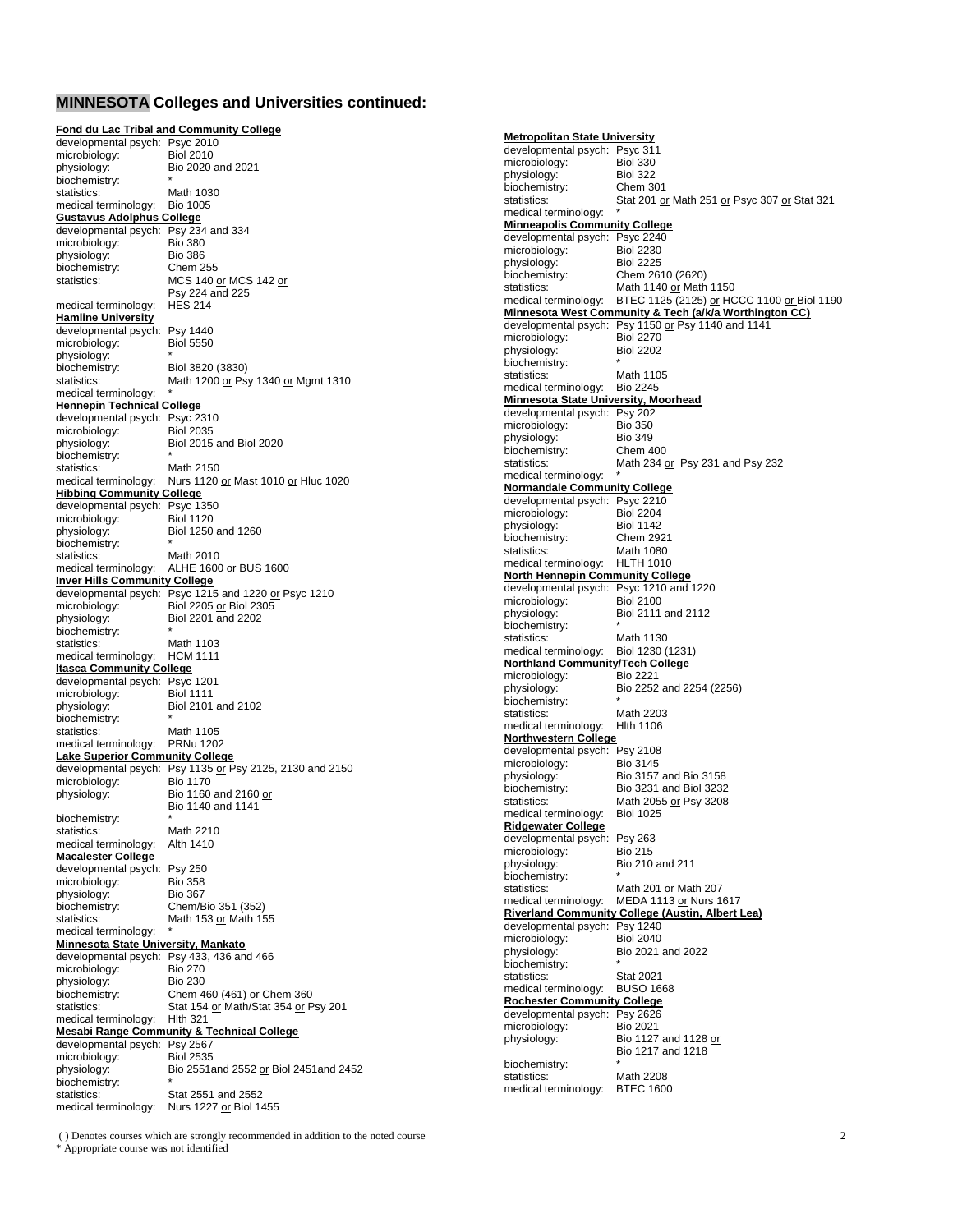### **MINNESOTA Colleges and Universities continued:**

| <b>South Central College</b>                                |                                                                       |
|-------------------------------------------------------------|-----------------------------------------------------------------------|
| developmental psych: Psyc 110                               |                                                                       |
| microbiology:                                               | <b>Biol 270</b>                                                       |
| physiology:                                                 | Biol 225 and Biol 235 or Biol 230                                     |
| biochemistry:<br>statistics:                                | Math 154                                                              |
| medical terminology:                                        | Hith 1000 or HC 1000                                                  |
| <b>Southwest State University</b>                           |                                                                       |
| developmental psych:                                        | Psy 340 or Psy 341 and Psy 343                                        |
| microbiology:                                               | <b>Bio 303</b>                                                        |
| physiology:                                                 | Bio 305 and 306                                                       |
| biochemistry:                                               | Chem 473                                                              |
| statistics:                                                 | Math 200 or Psyc 200<br><b>Bio 104</b>                                |
| medical terminology:<br><u>St. Cloud State University</u>   |                                                                       |
| developmental psych: Psy 240                                |                                                                       |
| microbiology:                                               | <b>Biol 362</b>                                                       |
| physiology:                                                 | Bio 478/578                                                           |
| biochemistry:                                               | Chem 480 (481)                                                        |
| statistics:                                                 | Stat 219 or Psy 201 or Soc 304                                        |
| medical terminology:                                        | <b>Bio 266</b>                                                        |
|                                                             | <b>St. Mary's University of Minnesota, Winona</b>                     |
| developmental psych: Py 211<br>microbiology:                | B 434                                                                 |
| physiology:                                                 | <b>B313</b>                                                           |
| biochemistry:                                               | B 409                                                                 |
| statistics:                                                 | ST 132 or ST 232 or B 392                                             |
| medical terminology:                                        | <b>B</b> 306                                                          |
| <u>St. Olaf College</u>                                     |                                                                       |
| developmental psych:                                        | <b>Psy 241</b>                                                        |
| microbiology:                                               | <b>Bio 231</b>                                                        |
| physiology:<br>biochemistry:                                | Bio 247 or Bio 243<br>Chem 379                                        |
| statistics:                                                 | <b>Stat 212</b>                                                       |
| medical terminology:                                        |                                                                       |
|                                                             | St. Paul College (Community and Technical College)                    |
| developmental psych:                                        | <b>Psyc 1720</b>                                                      |
| microbiology:                                               | <b>Biol 2750</b>                                                      |
| physiology:                                                 | Biol 2721 and 2722                                                    |
| biochemistry:                                               |                                                                       |
| statistics:<br>medical terminology:                         | Math 1740                                                             |
| <u> University of Minnesota-Crookston</u>                   | Hlth 1410 <u>or</u> Meds 1480 <u>or</u> Biol 1471                     |
| developmental psych: Psy 1093                               |                                                                       |
| microbiology:                                               | <b>Bio 2032</b>                                                       |
| physiology:                                                 | Bio 2103 and 2104                                                     |
| biochemistry:                                               | Chem 3021                                                             |
| statistics:                                                 | Math 1150                                                             |
| medical terminology:                                        | <b>HSM 1010</b>                                                       |
| University of Minnesota-Duluth                              |                                                                       |
| microbiology:                                               | developmental psych: Psy 2021 or Psy 3371 and 3381<br><b>Bio 4501</b> |
| physiology:                                                 | Phsl 5601 and 5602 or Bio 3703                                        |
| biochemistry:                                               | Chem 3322                                                             |
| statistics:                                                 | Psy 3020 or Stat 1411 or Stat 2411                                    |
| medical terminology:                                        | <b>Hith 1104</b>                                                      |
| <u>University of Minnesota-Morris</u>                       |                                                                       |
|                                                             | developmental psych: Psy 3401, 3402 and 3403 or Psy 2411              |
| microbiology:                                               | <b>Bio 4111</b>                                                       |
| physiology:                                                 | <b>Bio 4211</b>                                                       |
| biochemistry:<br>statistics:                                | Stat 1601 or Stat 2601 or Stat 2611                                   |
| medical terminology:                                        | <b>IS 1041</b>                                                        |
| <u> University of Minnesota – Rochester</u>                 |                                                                       |
| developmental psych:                                        | Psy 3511                                                              |
| microbiology:                                               | <b>Biol 3341</b>                                                      |
| physiology:                                                 | Biol 2331 and Biol 2332                                               |
| biochemistry:                                               | <b>Bioc 3321</b>                                                      |
| statistics:                                                 | Math 1161                                                             |
| medical terminology:<br>University of Minnesota-Twin Cities |                                                                       |
| developmental psych:                                        | Nurs 2001 or Nurs 3690 and Nurs 3691                                  |
| microbiology:                                               | MicB 3301 or MicB 3303 or VBS 2032                                    |
| physiology:                                                 | Bio 3211 <u>or</u> Phsl 3051 <u>or</u> Phsl 3061                      |
| biochemistry:                                               | <b>BioC 3021</b>                                                      |
| statistics:                                                 | Stat 3011 or Soc 3811 or Psy 3001 or Bio 3272                         |
| medical terminology:                                        | Phar 1002 or Phar 5201                                                |
| University of St. Thomas                                    |                                                                       |
| developmental psych:<br>microbiology:                       | Psy 202 or Psy 200, 203 and 204<br><b>Bio 356</b>                     |
| physiology:                                                 | Bio 349 and 350                                                       |
| biochemistry:                                               | Chem 440 and 442                                                      |
| statistics:                                                 | Math 303 or Math 314                                                  |
| medical terminology:                                        |                                                                       |

( ) Denotes courses which are strongly recommended in addition to the noted course 3 \* Appropriate course was not identified

#### **Vermilion Community College**

| developmental psych:           | Psy 2567                       |  |
|--------------------------------|--------------------------------|--|
| microbiology:                  | <b>Bio 2525</b>                |  |
| physiology:                    | Bio 2551 and 2552              |  |
| biochemistry:                  |                                |  |
| statistics:                    | Math 1546                      |  |
| medical terminology:           |                                |  |
| <b>Winona State University</b> |                                |  |
| developmental psych: Psy 250   |                                |  |
| microbiology:                  | Bio 209 or Bio 409             |  |
| physiology:                    | <b>Bio 323</b>                 |  |
| biochemistry:                  | Chem 400 (401,402) or Chem 375 |  |
| statistics:                    | Psy 231 or Stat 110 or 305     |  |
| medical terminology:           | Bio 171 (172, 173)             |  |

#### **WISCONSIN Colleges and Universities Alverno College**

developmental psych: Psy 110 microbiology: Bio 251 physiology: Bio 231 (338) biochemistry: Bio 228 statistics: BSC 256 or MT 256 medical terminology: N 200 **Beloit College**  developmental psych: Psy 210<br>microbiology: Bio 141 microbiology: Bio 141<br>physiology: Bio 357 physiology: Bio 357<br>biochemistry: Chem 300 biochemistry:<br>statistics: Math 106 or Psy 150 medical terminology: **Carroll College**  developmental psych: Psy 221<br>microbiology: Bio 212 microbiology:<br>physiology: physiology: Bio 301 <u>or</u> Bio 130 and Bio 140<br>biochemistry: Chem 308 and 309 Chem  $308$  and 309 statistics: Math 112 medical terminology: **Concordia University (Mequon)** developmental psych: Psy 230 or Psy 221, 222 and 223 microbiology: Bio 249 or Bio 260 physiology: Bio 470 <u>or</u> Bio 270 and 272 biochemistry: Bio 425 statistics: Math 130 or Math 205 (305) medical terminology: OT 106 **Edgewood College** developmental psych: Psy 345<br>microbiology: Bio 312 microbiology:<br>physiology: Bio 210 and 211<br>Chem 340 biochemistry:<br>statistics: Math 121 or Psy 369 medical terminology: **Lakeland College**  developmental psych: \*<br>microbiology: Bio 330 microbiology:<br>physiology: physiology:<br>biochemistry: Bioc 351 and Bio biochemistry: Bioc 351 and Bioc 352<br>statistics: Math 220 or 330 Math 220 or 330 medical terminology: **Lawrence University**  developmental psych: \*<br>microbiology: Bio 326 microbiology: physiology: Bio 242 biochemistry: Chem 340 or Bio 444<br>statistics: Math 207 Math 207 medical terminology: Clas 500 **Marian College**  developmental psych: Psy 105<br>microbiology: Bio 210 microbiology:<br>physiology: Bio 201 and 202<br>Chem 302 biochemistry:<br>statistics: Math 122 or Math 123 or Psy 210 medical terminology: Nu 220 **Marquette University**  developmental psych: Psy 2101 or Psy 3101 and Psy 3120 microbiology: Bio 3801 or Bisc 3115 physiology: Bisc 4145 or Biol 3701<br>biochemistry: Chem 4530 or Bisc 32 biochemistry: Chem 4530 or Bisc 3213 statistics: Psyc 2001 or Math 1700 or Math 4740 or Math 4720 medical terminology: Clas 1001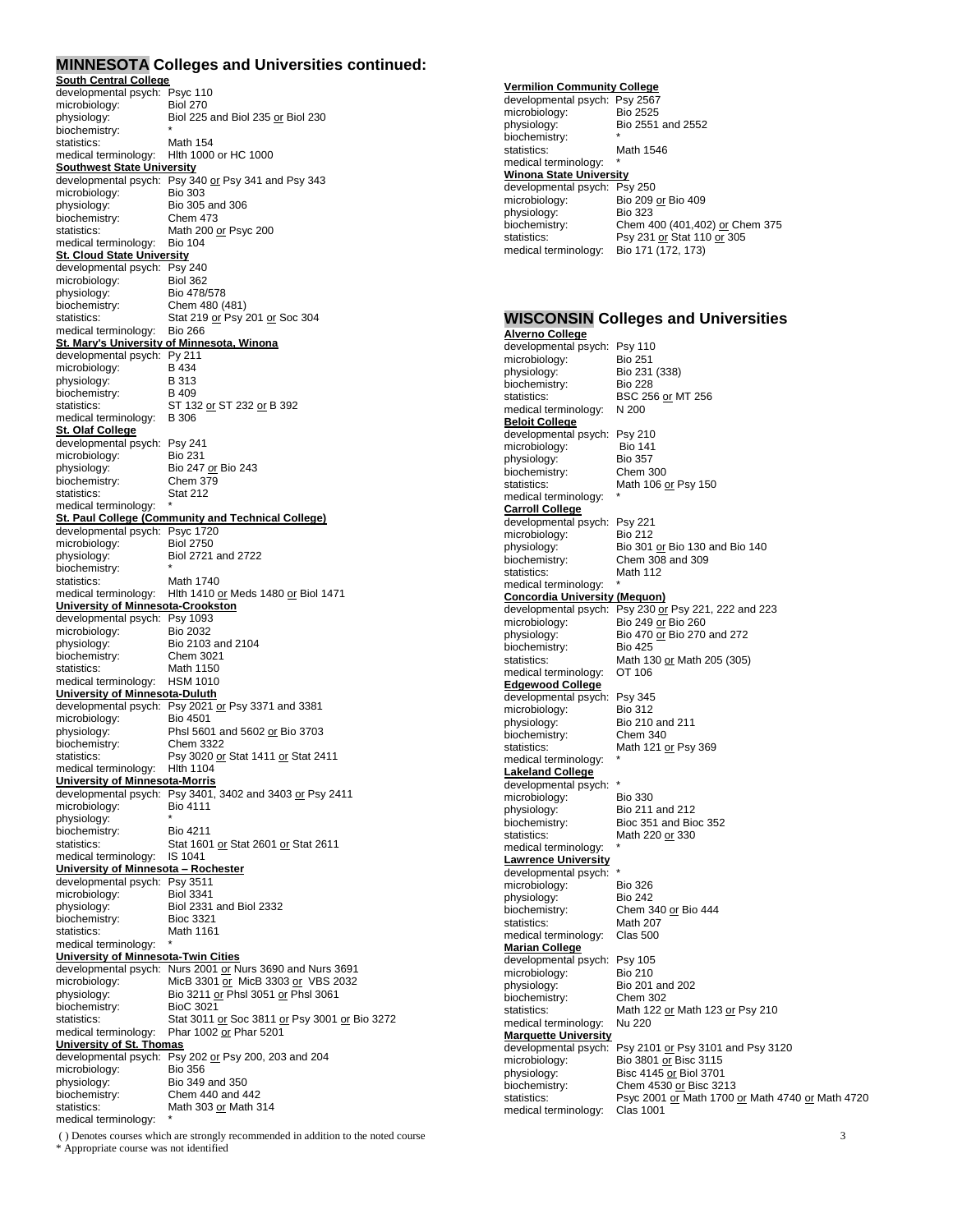### **WISCONSIN Colleges and Universities continued:**

#### **Mount Mary College**

developmental psych: Psy 214<br>microbiology: Bio 325 microbiology: physiology: Bio 212<br>biochemistry: Chem 352 biochemistry:<br>statistics: Math 207 or Math 216<br>OCT 201 medical terminology: **Northland College** developmental psych: Psy 203<br>microbiology: Bio 331 microbiology: Bio 331<br>physiology: Bio 360 physiology: biochemistry:<br>statistics: statistics: Math 107 **o**r 307 or Math 207 medical terminology: **Ripon College** developmental psych: Psy 235, 242 and 243<br>microbiology: Bio 314 microbiology:<br>physiology: Bio 211 and Bio 312 biochemistry: Chem 422 statistics: Math 120 or 432 medical terminology: **Saint Norbert College** developmental psych: SSCI 220 microbiology: Biol 350<br>physiology: Biol 372 physiology:<br>biochemistry: Chem 350 (Chem 351) statistics: Math 321 or SSCI 224 medical terminology: **Silver Lake College** developmental psych: Psy 274 or Psy 370, 375 and 376 microbiology: Bio 204 microbiology: Bio 204<br>physiology: Bio 211 physiology: Bio 211<br>biochemistry: Chem 301 biochemistry: statistics: Math 271 or Psy 203 medical terminology: **University of WI - Colleges** developmental psych: Psy 250 or Psy 360 and Psy 362<br>microbiology<br>Bio 251 microbiology: physiology: Bio 285 and Bio 286  $biochemistry:$ statistics: Psy 210 or Mat 117 medical terminology: **U of WI - Eau Claire** developmental psych: Psy 230 or 331, 332, and 333 microbiology: Bio 361/561<br>physiology: Bio 317/517 physiology: Bio 317/517 or Bio 214 and Bio 314<br>biochemistry: Chem 452/652 or Chem 352 biochemistry: Chem 452/652 or Chem 352<br>statistics: Math 245 or 345 or 347 or Ps Math 245 or 345 or 347 or Psy 265 or Math 246<br>Nsg 220 medical terminology: **U of WI - Green Bay** developmental psych: HD 331, 332 and 343  $or$  HD 210 microbiology: Bio 302 or Bio 402</u> Bio 302 or Bio 402 physiology: Bio 346 or HB 402 biochemistry: Chem 330 or Chem 530<br>statistics: Math 260 or 361 Math 260 or 361 medical terminology: **U of WI - LaCrosse** developmental psych: Psy 210 or Psy 212<br>microbiology: Mic 230 microbiology: physiology: Bio 312 and 313 biochemistry: Chem 325 or Chem  $417/517$  and Chem  $418/518$ statistics: Mth 305/505 or Mth 145<br>medical terminology: CHE 460/560 or Bio 390 CHE 460/560 or Bio 390 **U of WI - Madison** developmental psych: HDFS 362 and HDFS 363<br>microbiology: Bact 101 (102L) or Micr 30 Bact 101 (102L) or Micr 303 (304) physiology: Physiol 335 or Physiol 435 biochemistry: Bioc 501 or Bioc 507 and 508 or BMolc 503 or BMolc 314 statistics: Psy 210 or Stat 541 or 371 or 201 or 301<br>medical terminology: Class 205 medical terminology: **U of WI - Milwaukee** developmental psych: Nur 203 or HCA 203<br>microbiology: BioSc 383 microbiology: physiology: Bio 202 and 203 or Bio 370 biochemistry: Chem 501or Chem 601 and 602 statistics: Psy 210 or MthStat 215 medical terminology: HCA 222

**U of WI - Oshkosh** developmental psych: Nurs 200 or Psyc 331 and 338 and 355<br>microbiology: Biol 233 or Biol 309 Biol 233  $\overline{or}$  Biol 309<br>Biol 319 physiology: biochemistry: Chem 303 (304) or Chem 315 statistics: Math 109 or Math 201 or Psyc 203 or Psyc 341 medical terminology: **U of WI - Parkside** developmental psych: Psy 210<br>microbiology: BioSc 303 microbiology: BioSc 303<br>physiology: BioSc 341 physiology:<br>biochemistry: Chem 307 or BioSc 307 or Chem 410 statistics: Psy 250 or Bio 210 medical terminology: **U of WI - Platteville** developmental psych: Psy 3130 and Psy 3230 and Psy 3990<br>microbiology: Bio 3240 microbiology:<br>physiology: Bio 2140 and Bio 2240<br>Chem 4630 biochemistry: statistics: Math 1830 medical terminology: **U of WI - River Falls** developmental psych: Psy 236 and 336<br>microbiology: Bio 324 microbiology:<br>physiology: physiology: Bio 341 and 342 biochemistry: Chem 361 (362) statistics: Math 216 or Math 226 or Econ 326 or Psy 201 medical terminology: Biol 243 **U of WI - Stevens Point** developmental psych: Psy 260 or HD 265 microbiology: Bio 333/533 physiology: Bio 285 or 281<br>biochemistry: Chem 365/565 biochemistry: Chem 365/565<br>statistics: Math 355 or Ps Math 355 or Psy 300/500 or Math 356 and Math 357 CLS 295 medical terminology: **U of WI - Stout** developmental psych: HDFL 255<br>microbiology: Bio 306 microbiology: Bio 306<br>physiology: Bio 362 physiology: Bio 362<br>biochemistry: Chem 311 biochemistry:<br>statistics: Stat 130 or Stat 320<br>FN 207 medical terminology: **U of WI - Superior** developmental psych: Psy 451 and Psy 452 and 453<br>microbiology: Bio 355 microbiology: physiology: Bio 270 and 280 or 400/600 biochemistry: Chem 360/560 statistics: Math 130 or Psy 301<br>medical terminology: Bio 316 medical terminology: **U of WI - Whitewater** developmental psych: \*<br>microbiology: Bio 311 microbiology:<br>physiology: Bio 345 or Bio 361 and 362 biochemistry: Chem 456<br>statistics: Math 230 Math 230 or Psych 215 medical terminology: **Viterbo College** developmental psych: Psy 220<br>microbiology: Bio 296 Bio 296 or Bio 376<br>Bio 347 physiology: biochemistry: Bio 370 statistics: Math 130 or 230 medical terminology: **Wisconsin Lutheran College** developmental psych: Psy 120 or Psy 321, 323, and 324 microbiology: Bio  $341$ microbiology: physiology: Bio 225 and 255 biochemistry: Chem 350 statistics: Math 117 or 352 medical terminology: Bio 323

## **IOWA Colleges and Universities**

#### **Briar Cliff College**

developmental psych: Psy 280<br>microbiology: Bio 339 microbiology: Bio 339 or Bio 239<br>physiology: Bio 222 or SPTS 2 biochemistry: Chem 442 (443)<br>statistics: Mat 200 statistics<sup>.</sup> medical terminology:

**Bio 222 or SPTS 222** 

( ) Denotes courses which are strongly recommended in addition to the noted course 4 \* Appropriate course was not identified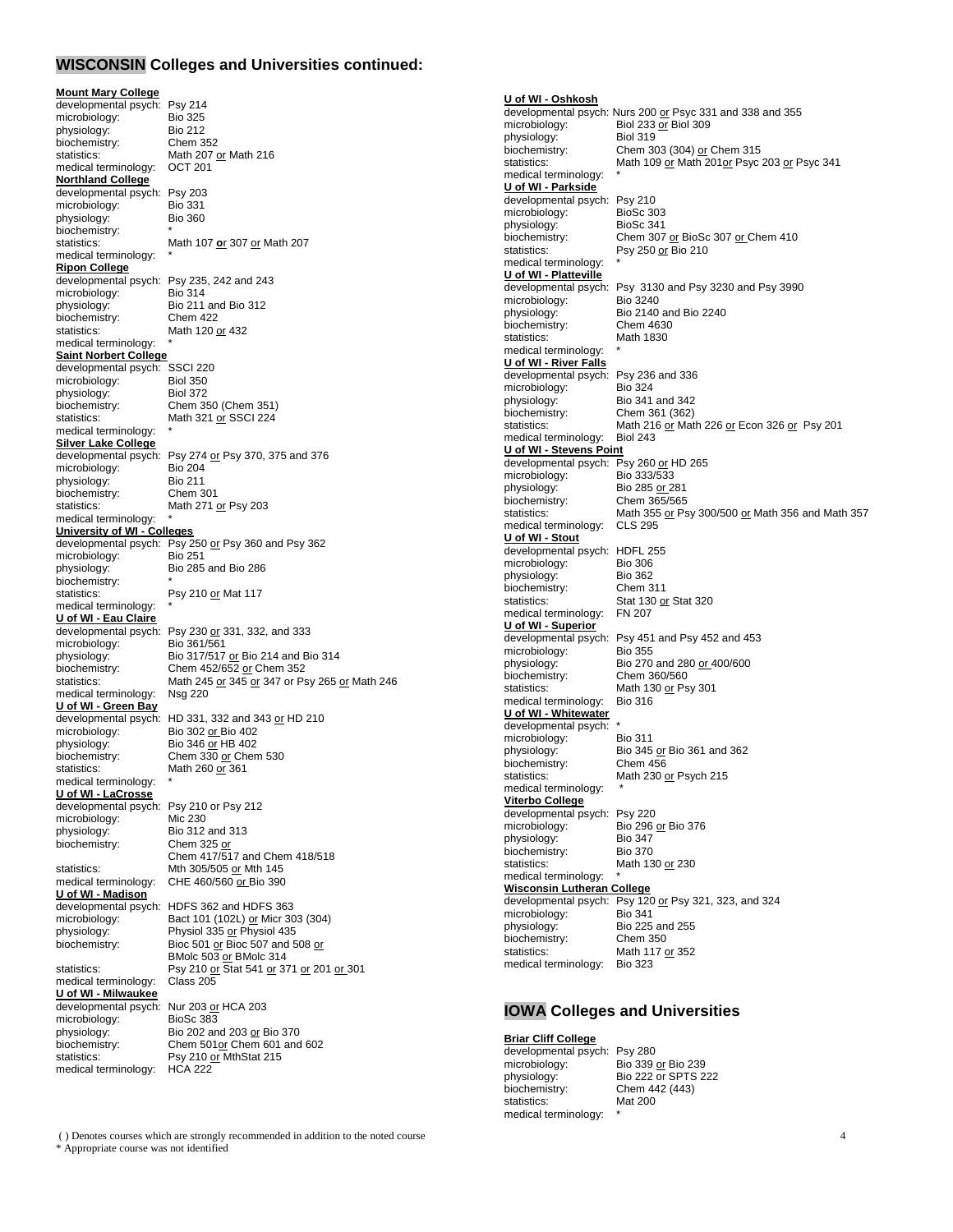#### **IOWA Colleges and Universities continued:**

**Buena Vista University** developmental psych: \*<br>microbiology: Bio 240 microbiology:<br>
blue blue Bio 240<br>
Bio 380 physiology: biochemistry: Chem 401<br>statistics: Math 140 statistics: medical terminology: **Central College** developmental psych: Psy 382 and 384 microbiology: Bio 361<br>physiology: Bio 341 physiology: Bio 341<br>biochemistry: Chem 320 biochemistry:<br>statistics: Math 342 or Psy 335 medical terminology: **Clarke College**  developmental psych: Psy 121 and 122<br>microbiology: Bio 332 microbiology:<br>physiology: Bio 420 or 211 and 212<br>Chem 345 biochemistry: statistics: Math 220 or Math 440 or Psy 220 medical terminology: **Coe College**  developmental psych: Psy 305 microbiology: Bio 515 physiology:<br>
biochemistry: Chem 405 biochemistry:<br>statistics: Psy 215 or Stat 315 medical terminology: **Cornell College** developmental psych: Psy 277, 278, and 386<br>microbiology: Bio 326 microbiology:<br>physiology: Bio 329 and 330<br>Chem 334 biochemistry:<br>statistics: Math 347 and 348 medical terminology: **Des Moines Area Community College** developmental psych: Psy 121 microbiology: Bio 186 physiology: Bio 168 and Bio 173 biochemistry:<br>statistics: Math 157 medical terminology: MAP 129 or HSC 120(121) **Dordt College** developmental psych: Psy 204<br>microbiology: Bio 302 microbiology: physiology: Bio 201 and 202<br>biochemistry: Chem 325 biochemistry:<br>statistics: Psy 208 or Math 107 or Math 206<br>Bio 357 medical terminology: **Drake University**  developmental psych: Psy \*<br>microbiology: Biol 103 microbiology: Biol 103<br>
physiology: Bio 129 physiology:<br>biochemistry: biochemistry: Chem 130 (131)<br>statistics: Stat 071 and 072 Stat 071 and 072 or Psy 111 medical terminology: **Eastern Iowa Community College District** developmental psych: PY 222 and PY 224 and PY 226<br>microbiology: BI 186 microbiology:<br>physiology: BI 168 and 173<br>CH 291 biochemistry: statistics: Math 156 medical terminology: HSC 113 **Graceland College** developmental psych: PSYC 2250 microbiology: BIOL 2360<br>physiology: BIOL 2300 BIOL 2300 and 2310 or BIOL 3440<br>CHEM 4310 biochemistry: statistics: MATH 1380 medical terminology: **Grand View College**  developmental psych: Psy 212<br>microbiology: Bio 256 microbiology: Bio 256<br>physiology: Bio 335 physiology: Bio 335<br>biochemistry: Chem 351 biochemistry: Chem 35<br>statistics: Math 241 statistics: medical terminology: **Grinnell College** developmental psych: Psy 233<br>microbiology: Bio 365 microbiology: physiology: Bio 364 biochemistry: \* statistics: Math 115 or Math 209

**Hawkeye Community College**  developmental psych: Psy 121 microbiology:<br>physiology: Bio 168 and Bio 173 biochemistry: statistics: Math 156 medical terminology: HSC 116 (124) **Iowa Central Community College** developmental psych: Psy 121<br>microbiology: Bio 186 microbiology:<br>physiology: Bio 168 and Bio 173 biochemistry: statistics: Mat 156 and Mat 158 medical terminology: HSC 113 **Iowa Lakes Community College**  developmental psych: Psy 121<br>microbiology: Bio 186 microbiology:<br>physiology: Bio 168 and Bio 173 biochemistry:<br>statistics: Mat 156 or Mat 157 medical terminology: HSC 114 **Iowa State University**  developmental psych: Psy 230 microbiology: Micr 302<br>physiology: HHP 549 HHP 549 and HHP 552<br>Bioc 301 biochemistry: statistics: Stat 101 or Stat 104 medical terminology: **Iowa Valley Community College District Ellsworth, Grinnel, Marshalltown** developmental psych: \*<br>microbiology: Bio 186 microbiology: Bio 186<br>
physiology: Bio 180 physiology: biochemistry: statistics: Mat 156 medical terminology: **Iowa Wesleyan College** developmental psych: Psy 251 and 254<br>microbiology: Bio 350 microbiology:<br>physiology: Bio 241 and 242<br>Bio 386 externistry:<br>
biochemistry:<br>
Statistics:<br>
Math 171 statistics: Math 171 medical terminology: Nur 200 **Iowa Western Community College** developmental psych: Psy 121 microbiology: Bio 186 physiology: Bio 168 and Bio 173 biochemistry:<br>statistics: Math 157 medical terminology: HSC 113 **Kirkwood Community College** developmental psych: Psy 121<br>microbiology: Bio 186 microbiology:<br>physiology: Bio 168 and Bio 173 biochemistry:<br>
statistics: Mat 157 statistics: medical terminology: HSC 115 or HSC 117 **Loras College** developmental psych: Psy 121<br>microbiology: Bio 220 microbiology: Bio 220<br>
physiology: Bio 420 physiology: Bio 420<br>biochemistry: Chem 335 biochemistry: Chem 335<br>statistics: Math 115 statistics: medical terminology: **Luther College** developmental psych: Psy 240<br>microbiology: Bio 243 microbiology: Bio 243<br>physiology: Bio 255 physiology: biochemistry: Chem 301 (Chem 348)<br>statistics: Math 115 or Bio 256 or Math 115 or Bio 256 or Psy 350<br>Sci 110 medical terminology: **Morningside College** developmental psych: Psy 260<br>microbiology: Bio 252 microbiology:<br>physiology: Bio 321 or Bio 208 biochemistry: Chem 410<br>statistics: Math 150 statistics: medical terminology: Bio 221

( ) Denotes courses which are strongly recommended in addition to the noted course 5 \* Appropriate course was not identified

medical terminology: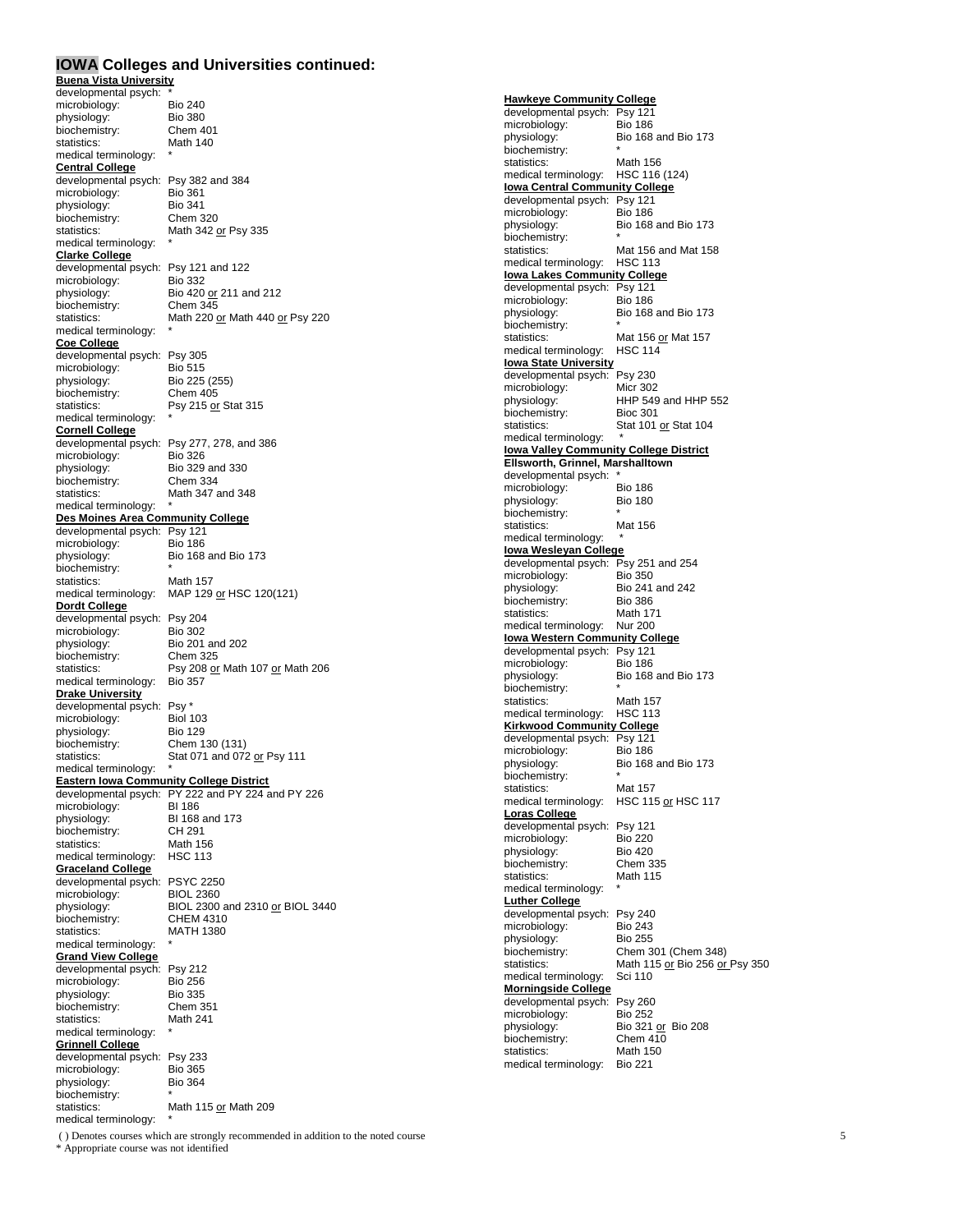# **IOWA Colleges and Universities continued:**

**Mount Mercy College**  developmental psych: PS 124 microbiology: BI 315<br>physiology: BI 274 physiology: BI 274<br>biochemistry: CH 302 biochemistry:<br>statistics: MA 135 or MA 214 medical terminology: NU 211 **North Iowa Area Community College** developmental psych: Psy 121<br>microbiology: Bio 186 microbiology:<br>physiology: Bio 206 and Bio 207 biochemistry:<br>statistics: Mat 156 statistics: medical terminology: HSC 120 (121) **Northeast Iowa Community College**  developmental psych: Psy 121 microbiology: Bio 183 physiology: Bio 165 and Bio 170 biochemistry:<br>statistics: Mat 156 statistics: medical terminology: HIT 140 **Northwestern College** developmental psych: Psy 221 and 224 and 225<br>microbiology: Biol 203 microbiology: Biol 203<br>physiology: Bio 222 physiology:<br>biochemistry: Biol 326 or Chem 326 statistics: Math 116 or Math 208 medical terminology: **Simpson College**  developmental psych: Psy 201<br>microbiology: Bio 251 Bio 251 (251L)<br>Bio 225 physiology: Bio 225<br>biochemistry: Chem 330 biochemistry: statistics: Math 201 or Econ 201 or Psyc 210 medical terminology: PE 165 **Southeastern Community College** developmental psych: Psy 121 microbiology: Bio 186<br>physiology: Bio 211 physiology: Bio 211 and Bio 212 biochemistry: statistics: Mat 156 medical terminology: Hsc 114 **Southwestern Community College** developmental psych: Psy 121<br>microbiology: Bio 186 microbiology:<br>physiology: Bio 168 and Bio 173 biochemistry:<br>statistics: Mat 156<br>Hsc 114 medical terminology: **St. Ambrose University**<br>general psychology: Psy 105 general psychology: developmental psych: Psy 305<br>microbiology: Bio 211 microbiology:<br>physiology: Bio 202 and 204 or Bio 314<br>Chem 319 biochemistry:<br>statistics: Math 300 and 301 or Psy 215 or Stat 213<br>HS 250 medical terminology: **University of Dubuque**<br>
deneral psychology: Psy 110 general psychology: developmental psych: Psy 119 or Psy 220 and 223 and 227 microbiology: Biol 314<br>physiology: Biol 211 Biol 211 and Biol 212<br>Biol 333 biochemistry: statistics: Math 230 or Psy 230 medical terminology: **University of Iowa**  developmental psych: \*<br>microbiology: 61:157 microbiology: 61:157<br>physiology: 002:124 physiology: 002:124<br>biochemistry: 99:110 biochemistry:<br>statistics: 22S:25 <u>or </u>22S:101 <u>or</u> 22S:102<br>20E:103 medical terminology: **University of Northern Iowa** developmental psych: 400:120<br>microbiology: 840:033 microbiology:<br>physiology: 840:101 and 840:102 biochemistry: 860:154 (860:155)<br>statistics: 800:072 or 800:17 statistics: 800:072 or 800:172 or 800:064 or 800:056 medical terminology: 410:060

( ) Denotes courses which are strongly recommended in addition to the noted course 6 \* Appropriate course was not identified

**Upper Iowa University** developmental psych: Psy 142 microbiology: Bio 210<br>physiology: Bio 310 Bio 310 or Bio 270 and Bio 275 biochemistry: Chem 330 and 331 statistics: Math 220 or Math 302<br>medical terminology: HPER 299 medical terminology: **Wartburg College**  developmental psych: PSY 225<br>microbiology: BL305 microbiology:<br>physiology: BI 311 and 312<br>CH 325 biochemistry:<br>statistics: PSY 321 or MA 214 medical terminology: **Western Iowa Tech Community College** developmental psych: Psy 121<br>microbiology: Biol 186 microbiology:<br>physiology: Bio 169 and Bio 174 biochemistry:<br>statistics: Mat 156 or Mat 157<br>HSC 114 medical terminology: **William Penn College**  developmental psych: Psy 108 microbiology: Bio 308 physiology: Bio 315 biochemistry: Biol 345 or Chem 345 statistics: medical terminology: Bio 202

## **NORTH DAKOTA Colleges and Universities**

**Bismarck State College** developmental psych Psy 250<br>biochemistry: Chem 260 biochemistry: microbiology: Biol 202<br>physiology Bio 220 physiology Bio 220 and 221<br>statistics Math 210 Math 210<br>BOTE 171 (172) medical terminology: **Cankdeska Cikana Community College**  developmental psych Psy 250 microbiology<br>physiology Bio 240 and 221 biochemistry:<br>statistics Math 210 medical terminology: **Dickinson State University** developmental psych Psy 250 microbiology Bio 302<br>physiology Bio 212 Bio 212 or 410 biochemistry: Chem 360 statistics Math 305 medical terminology **Jamestown College**  developmental psych: Psy 203 microbiology: Bio 216<br>physiology: Bio 320 physiology: biochemistry: Chem 413 and 414<br>statistics: Math 105 or Math Math 105 or Math 401 and 402 or Psy 202<br>Bio 210 medical terminology: **Mayville State University**  developmental psych: Psy 250<br>microbiology: Bio 302 microbiology:<br>physiology: Bio 220 and 221<br>Chem 360 biochemistry: Chem 360<br>statistics: Math 323 statistics: medical terminology: **Minot State University (Bottineau)** developmental psych: \*<br>microbiology: Bio 202 microbiology:<br>physiology: Bio 220 and 221 biochemistry: statistics: Math 240 medical terminology: AH 171 **Minot State University**  developmental psych: Psy 252 and 352 and 379 or HMS 213 microbiology: Bio 142<br>physiology: Bio 220 physiology: Bio 220 and 221<br>biochemistry: Chem 481 and 4 biochemistry: Chem 481 and 482<br>statistics: Psy 241 or Math 24 Psy 241 or Math 240 medical terminology: HMS 208